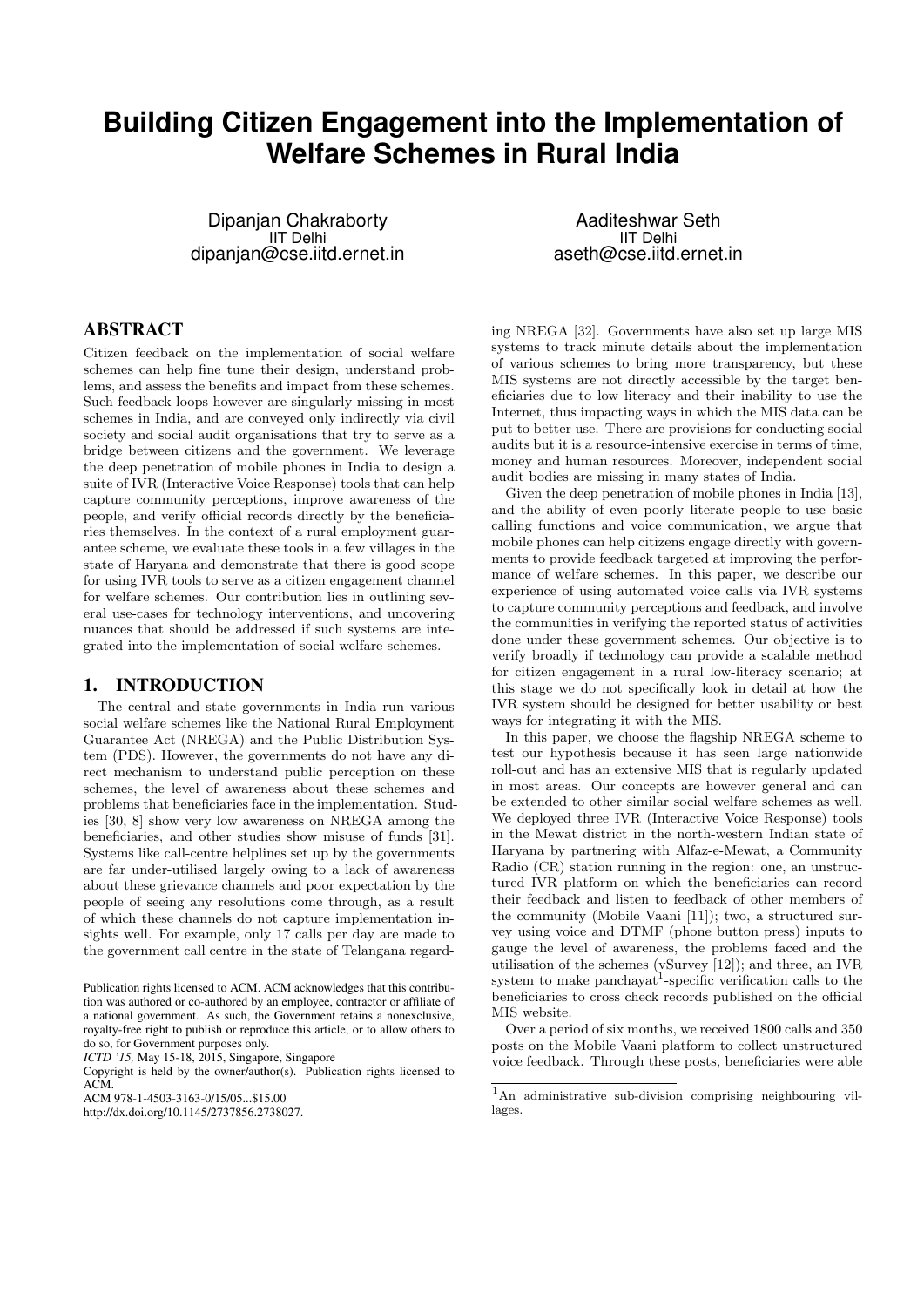to highlight pressing issues they faced such as the lack of NREGA job cards, delayed wage payments, and incorrect payments. This qualitative feedback was used to design the quantitative data collection tool to survey respondents in more detail around specific issues. 130 users provided their feedback on the quantitative survey and local government officials verified that such data was useful to them to plan the implementation better. Finally, we received over 400 responses to calls made to users to verify work data as reported on the NREGA MIS, and evaluated the accuracy of this feedback. We found that such a tool holds the potential to uncover specific panchayats where corruption or violation of implementation might be more frequent and should be investigated closely.

Our work in this paper is confined to identifying use-cases and assessing their potential for a larger scale deployment. We have not placed a deep focus on exactly how the IVR should be designed to improve its usability, or how should it be integrated with the government scheme MIS to make critical pieces of information available to the beneficiaries, since these aspects will change with the context in which the system is deployed. Our pilot was done in partnership with a community radio station and the design of the IVR tools was partly governed with the data and resources available to us in the field. The contribution of this work therefore lies in outlining use-cases that are practically realisable to build citizen engagement in the implementation of government schemes.

The rest of the paper is laid out as follows. We discuss related work in Section 2. Background about the NREGA scheme and problems in its implementation are outlined in Section 3. We describe the design of the system in Section 4. In Section 5 we discuss insights gained from the experiments. Finally, in Section 6 we discuss how to extend the system and what factors could improve its usability.

# 2. RELATED WORK

In this section, we give an overview of the use of technology to improve governance and accountability, especially in the context of developing countries. Among various technology solutions, IVR as a tool has been used extensively for citizen and community engagement, and we also go deeper into specifically outlining IVR usability research and various projects where IVR has been used in innovative ways.

## 2.1 IVR projects in resource poor contexts

Perhaps the closest to Mobile Vaani [11] in terms of design is CGNet Swara [24]. CGNet Swara is a citizen journalism platform aimed at involving underserved communities in reporting about governance and social problems faced by them. Similar to Mobile Vaani, it runs over IVR where people can record messages and listen to others' messages. The content is primarily around grievances and problems in the implementation of government schemes, which the CGNet Swara staff attempt to resolve by influencing government departments through civil society partners. Avaaj Otalo [28] is another similar IVR platform to provide small scale farmers with a voice forum to share information and resolve queries in a peer-to-peer manner. It is structured as a question-answer forum where farmers can ask questions and respond to others' questions and answers. Other works such as GRINS [17], Gurgaon Idol [16] and Phone Peti [18] document the augmentation of Community Radio (CR) sta-

tions with interaction over IVR systems. Spoken Web [19, 3] is yet another project that envisions VoiceSites (similar to websites) being created by poorly literate users through IVR interactions, and which can even be interlinked through VoiLinks (similar to hyperlinks) to browse across VoiceSites.

In our work, we do not heavily innovate on the design of a new IVR system. We evaluate the existing Mobile Vaani tool and develop a separate work verification tool, with the aim to understand a few use-cases in which IVR can help poorly literate citizens engage with government departments in the implementation of welfare schemes. We also do not aim for a long term deployment like some of the above projects; we engaged with our partner CR station only on a short-term campaign basis to gain an understanding of how the usecases would fare on the ground.

## 2.2 IVR usability

Several studies have explored in depth the design of IVR systems for poorly literate users. Avaaj Otalo [28] reported that users prefer to provide DTMF inputs over speech based input. Similar results were also reported in [27]. However, Lerer et al. [21] in their work on using IVR to gather feedback from rural teachers in Uganda on the use of sanitary and hygiene kits, reported better results with speech input than DTMF input. Without some amount of prior training, task completion rates were extremely low for DTMF inputs. Additionally they reported better response rates when the IVR prompts were recorded by a native speaker. Similarly, Sherwani et al. [33] in their work with low literate health workers in Pakistan reported that well-designed speech interfaces performed better than DTMF interfaces. Another Automatic Speech Recognition (ASR) based agricultural price enquiry system over IVR is reported in [14], where the innovation was to improve IVR usability by inferring whether or not a confirmation by the user of their response was required.

Other aspects of IVR design have also been studied in various contexts. Chakraborty et al. [7] reported evaluation of data capture accuracy of an IVR compared to a human being. It was shown that with a little loss in accuracy and speed, job interviews could be conducted over IVR at a lower cost. Another system, Gurgaon Idol [16], compared the ease of use of different DTMF voting methods through an IVR based singing contest and showed that cultural factors could play an important role in influencing the adoption of different kinds of voting methods.

In our work, we do not evaluate the usability of different IVR designs as such. We instead choose simple tools with the primary aim to understand the validity of the use-cases we are studying, and not the question of how such a use-case is best implemented.

# 2.3 E-governance, transparency and crowdsourced data collection

The use of technology in e-governance has received considerable attention over the years, with one of the goals being to reduce corruption once all bookkeeping and interaction becomes digitised, and therefore auditable. Bertot et al. [6] analysed how ICTs could be used to improve transparency and to serve as anti-corruption tools. They described egovernance and social media tools that have successfully demonstrated that indeed corruption levels can be brought down and transparency increased. At the same time how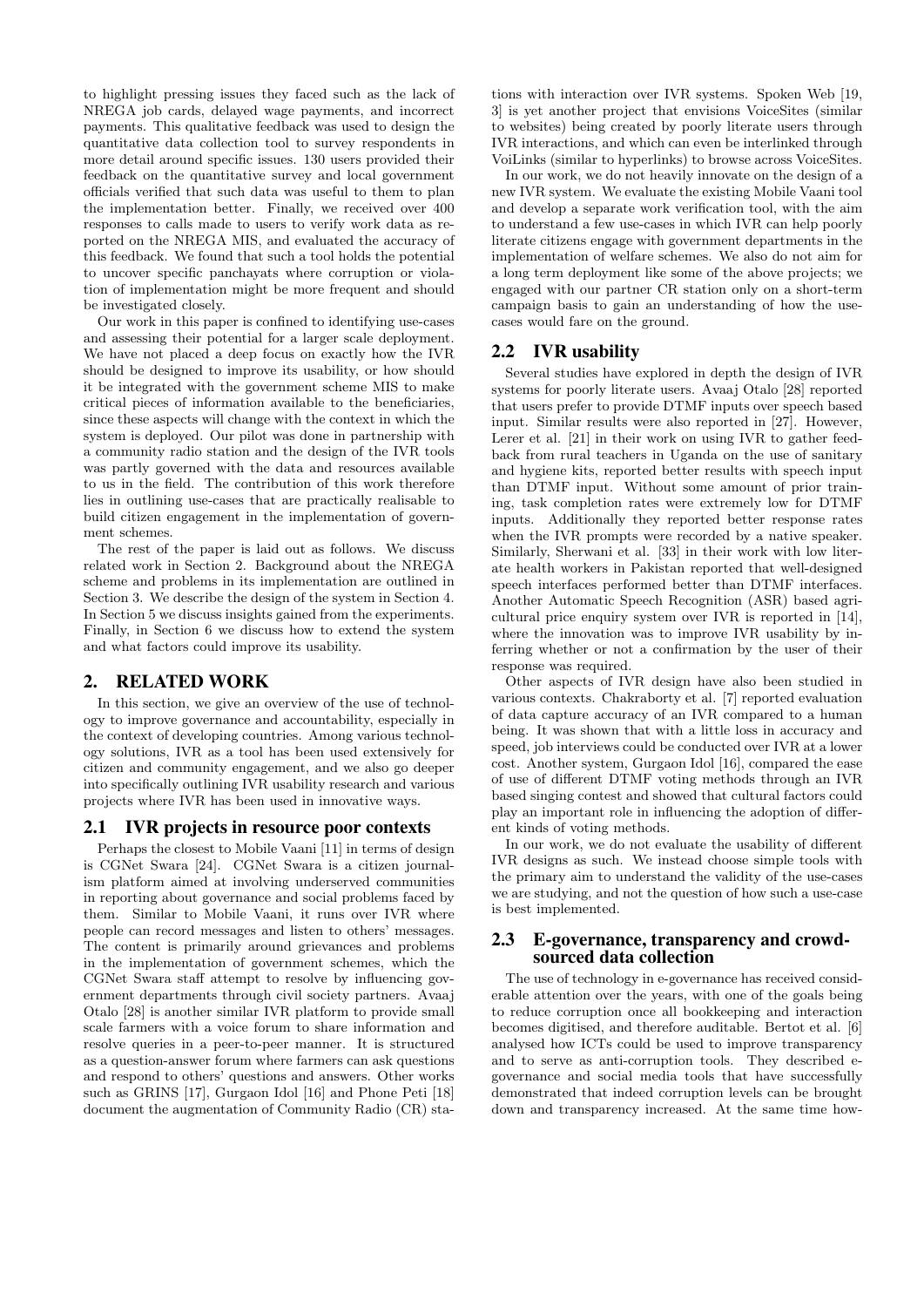ever they also highlight the importance of the government officials in being interested to use the system in the right manner and not circumvent the system, which influences the success rates and consequently the acceptance of the system by the citizens. They also point out that often the challenges in this space are not technological but rather low literacy and high technology access barrier of the citizens. Similarly, e-governance as an effective medium for reducing corruption is reported by Anderson [4] and Kim et al. [15]. [15] is a study of a particular system in Seoul. [4] reports an empirical study that if e-governance is increased from the 10th percentile to the 90th percentile, corruption-control moves from the 10th percentile to the 23rd percentile.

In developing countries such as India, Common Services Centres (CSCs) were envisioned as a route to provide rural citizens access to e-governance services through Internet kiosks [1] operated by a local entrepreneur who charged a small transaction fees to help citizens avail services such as birth and income certificates. Many of these initiatives however failed to take off either because they were not financially sustainable, or the users did not find value in the services being offered. Kumar et al. in [20] studied village Internet facilities in Tamil Nadu and reported that obtaining birth certificates and old-age pensions through the kiosk certainly saved the people considerable time and money, and reduced corruption in the delivery of these services. However the service eventually failed due to an increased turn-around time and lack of commitment at the local government offices. Mishra [23] compared the entrepreneurship model and the government service model for e-governance kiosks and had similar findings. He concluded that kiosk and entrepreneurial models of e-governance work well only when there is a good return on the investment, when there is citizen acceptance of the services and when more government services are included in the services being offered.

In the case of NREGA, the Indian government makes proactive disclosures on the NREGA MIS but the beneficiaries of NREGA are not able to access the MIS directly to keep track of their payment and work records because of obvious literacy challenges. We are not aware of any documented evidence where CSCs may have been used at scale to provide intermediated MIS access to NREGA workers. Singh et al [34] argue therefore for using mobile and landline phones (through both voice and SMS) to deliver egovernance services for NREGA and other schemes, as the Internet is not accessible by everyone. They suggest using a centralised call-centre to address all issues related to governance, and to introduce legislations which will empower these structures and make them a part of the system. Our work is on similar lines, of using IVR to evaluate a few usecases for delivering e-governance services. In the current context, we have evaluated these tools as part of the civil society external to the government system, but we discuss later in the paper that such tools could in fact be integrated with the government MIS itself as a formalised way for citizens to access their records and verify the data.

In a similar way, there are many initiatives that operate as part of the civil society to impose checks and balances on government authorities, and press them for accountability. Web based platforms such as Wikileaks (http://wikileaks.c om), or IVR based platforms such as CGNet Swara [24] and Mobile Vaani [11] are some examples. Ushahidi [26] is another crowdsourced data collection platform that was heavily used in the Kenyan election crisis of 2007, where citizens could send and receive news on the election via the Internet or on their mobile phones. Ushahidi relied on SMS technology and the Internet to convey information. Our work is on similar lines, while being more directly aligned with the specific workings of a government scheme, rather than a generic platform for crowdsourcing information.

## 3. BACKGROUND ON NREGA

NREGA was enacted to reduce rural poverty and stem rural-urban migration. The Act guarantees a minimum of 100 days of work to every rural household willing to do manual labour. Job Cards are issued to households. The intention is for people to demand work to be done in their village, which is then discussed in a gram sabha, and approved by higher government authorities. Typical works include the construction of roads, toilets, water ponds, or planting of trees. No heavy machinery is allowed, and the work cannot be outsourced to contractors. An unemployment allowance is paid if a household is not provided the minimum number of guaranteed work-days. There is also provision for basic work-site facilities like drinking water and toilets. Wages must be paid within 14 days from the date of completion of the assigned work, otherwise a delay compensation allowance is paid.

The scheme suffers from several implementation problems. Many people do not have job cards and neither do they know that it is their right to have a job card and demand work [2]. There are also problems of fudged records, ghost assets and substandard quality of work. There are cases where works do not exist on the ground but the money has been spent. Other common problems include the hiring of heavy machines to accomplish the work, inflated accounts, favouritism in work allotment and wrong, delayed or non payment of wages [9, 29, 31].

Our work outlines ways to bridge these gaps using community driven and crowd-sourced reporting tools that can be used by the target beneficiaries even though many of them are poorly literate. Through structured and unstructured surveys to collect community feedback, the implementing agencies can understand the community's perception about the schemes, their level of awareness, and problems they face in accessing the schemes. Through crowd-sourced verification, the authorities can potentially even identify locations where corrupt practices are rife. This will help them to modify, plan and deploy the scheme in a better way and take corrective actions where necessary.

## 4. SYSTEM DESIGN

Figure 1 gives a snapshot summary of our work. We partnered with Alfaz-e-Mewat, a Community Radio (CR) station to pilot test our IVR tools. A Community Radio is a radio station operated and owned by the community they serve. They have a much smaller range (approximately 12 km) than mainstream radio stations. The stations are required to produce at least 50% programmes locally and are usually run by non-profit organisations and academic institutions. Our partner CR ran campaigns and live programmes on NREGA on their radio. The IVR tools tied-in with the radio programmes by providing citizen feedback that could be discussed and resolved by government experts who were invited to appear live on the radio show. The ex-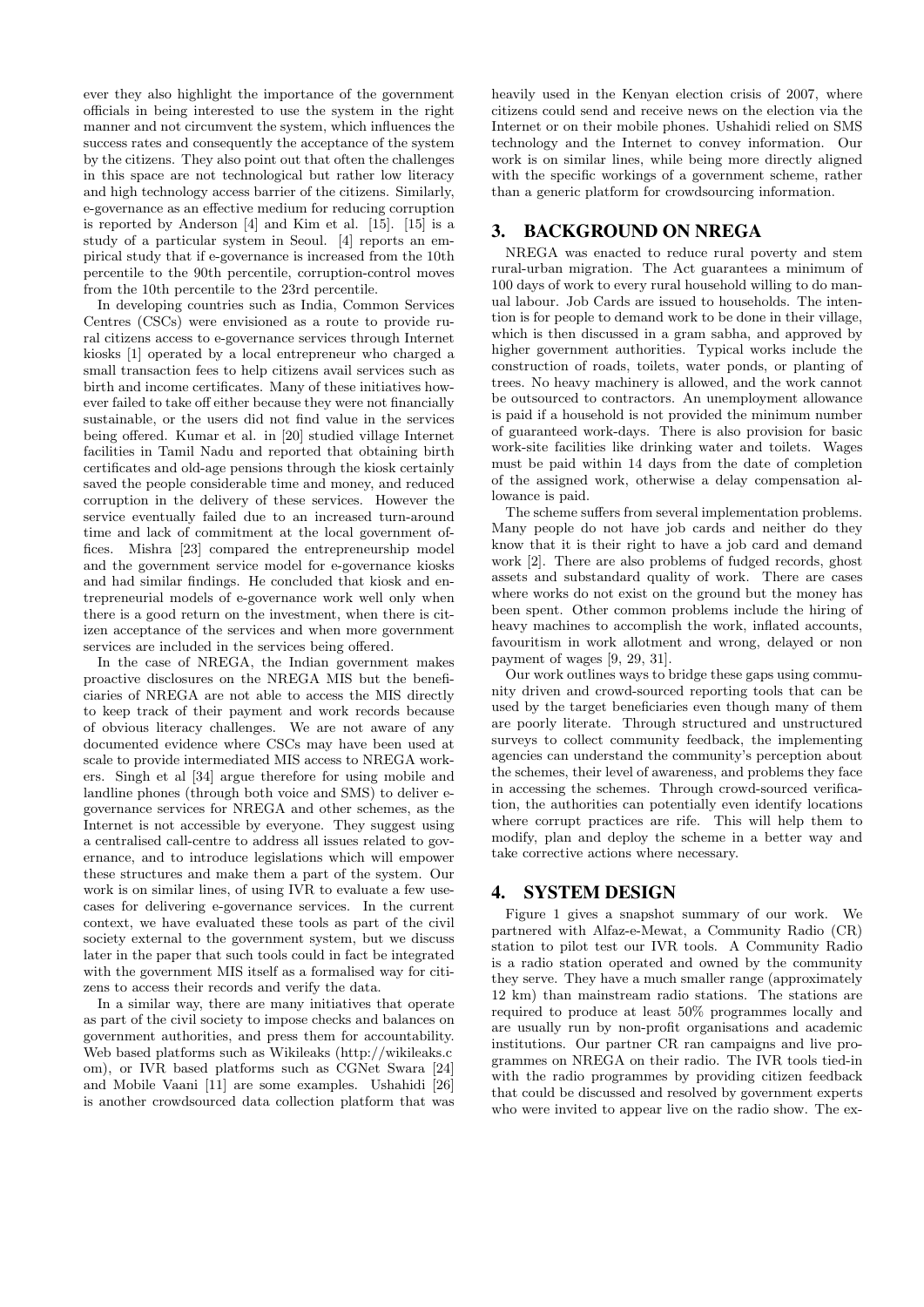| Government                             | <b>Community Radio</b><br>• Has buy-in with community, runs awareness campaigns.<br>Live Programmes with experts providing solutions to recorded grievances.                                                                                                                                                                                                                                                                                                                                                                                                       |                                                                                                                                                                                                                                                                                                                                                                                                                                                                                                                                     |                                                                                                                                                                                                                                                                                                                                                                                                                                                                                                                                                                                                                                                                                                               |  |  |  |  |  |  |  |
|----------------------------------------|--------------------------------------------------------------------------------------------------------------------------------------------------------------------------------------------------------------------------------------------------------------------------------------------------------------------------------------------------------------------------------------------------------------------------------------------------------------------------------------------------------------------------------------------------------------------|-------------------------------------------------------------------------------------------------------------------------------------------------------------------------------------------------------------------------------------------------------------------------------------------------------------------------------------------------------------------------------------------------------------------------------------------------------------------------------------------------------------------------------------|---------------------------------------------------------------------------------------------------------------------------------------------------------------------------------------------------------------------------------------------------------------------------------------------------------------------------------------------------------------------------------------------------------------------------------------------------------------------------------------------------------------------------------------------------------------------------------------------------------------------------------------------------------------------------------------------------------------|--|--|--|--|--|--|--|
| <b>Schemes</b><br><b>Beneficiaries</b> | <b>Unstructured feedback</b><br><b>Objective: Gauge community</b><br>perception, awareness levels, types of<br>problems being faced.<br><b>Solution:</b> IVR system to leave messages,<br>listen to messages left by other people.<br><b>Rationale: Qualitative extended</b><br>recordings will bring out specific types<br>of problems that occur, being able to<br>listen to recordings of others will<br>encourage people to articulate their own<br>problems.<br>Results: 1800 calls, 350 posts. Problems<br>in awareness, job cards, poor quality of<br>work. | <b>Structured Survey</b><br><b>Objective:</b> Use stuctured and quantitative<br>questions to gauge perception and collect<br>feedback.<br><b>Solution:</b> IVR system to ask questions<br>and collect DTMF and verbal input for<br>answers.<br><b>Rationale:</b> These questions will directly<br>give a picture on the issues and tabulate<br>the problems and feedback. DTMF input<br>is easier to quantify and analyse.<br>Results: 130 calls. Feedback on<br>implementation like preference to work<br>during winter collected. | <b>Work Verification</b><br><b>Objective:</b> Crowd-sourced verification of work as<br>reported in the MIS to flag work types and<br>locations that are more problematic.<br><b>Solution:</b> IVR calls directly to beneficiaries<br>describing the work and asking them to confirm the<br>quality using DTMF input and verbal addenda.<br><b>Rationale:</b> Getting feedback on quality directly<br>from the beneficiaries will help authorities to<br>conduct audits and take remedial action.<br><b>Results: Over 400 calls answered, 50% says work</b><br>has not been done properly. Manual follow-up<br>shows 81% data entry accuracy of IVR. Ambiguity<br>in work description a problem in automation. |  |  |  |  |  |  |  |
|                                        |                                                                                                                                                                                                                                                                                                                                                                                                                                                                                                                                                                    |                                                                                                                                                                                                                                                                                                                                                                                                                                                                                                                                     |                                                                                                                                                                                                                                                                                                                                                                                                                                                                                                                                                                                                                                                                                                               |  |  |  |  |  |  |  |

Figure 1: Snapshot of the work

perts were also consulted to get their views on the usefulness of the data to help them improve the implementation of the scheme. We next describe in detail the three IVR tools we used to demonstrate the need to collect bottom-up feedback on welfare schemes.

## 4.1 Demographics of beneficiaries

We conducted this study in a district in the Indian state of Haryana, which was ranked a low 26 (out of 35) in providing NREGA work per capita rural population in the financial year 2013−2014 [25, 35]. The district has a population of 1,089,263 according to the 2011 census, with roughly 95% of the population living in rural areas. The literacy rate is a low 56% and the gender ratio is 907 females for every 1000 males. The population mostly belongs to a religious minority in India and the economy revolves around agriculture and animal husbandry. Telephone (mobile and others) penetration in the district is  $71.3\%$ <sup>2</sup>. Our partner radio reaches 183 out of the 431 villages in the district.

## 4.2 Unstructured Feedback

In order to understand the community's perception on NREGA, their awareness levels, and problems they face, we used an unstructured feedback platform called Mobile Vaani [11]. Mobile Vaani is a social media over voice platform developed by Gram Vaani (http://gramvaani.org), a community media startup based in India. It runs on IVR and can be accessed over mobile and fixed line telephones. Several instances of the Mobile Vaani platform are running across India. A Mobile Vaani instance is tied to a phone number. When a person calls the number of a Mobile Vaani instance, the call is immediately disconnected and the system makes a call back to that number. So, the caller incurs no airtime costs. During the call a person can record a voice post, listen to posts recorded by other users or comment on individual posts. A team of moderators listen to recorded posts and make a decision on whether to publish it or reject it, and the order in which the posts should be played to the callers.

The Mobile Vaani phone number was broadcast several times a day on the partner radio. The staff also made a few trips to the villages and conducted in-person publicity and demonstration events. Mobile Vaani was used to create discussions around NREGA. We asked the callers to say

| #              | Cond<br>ition | <b>Question</b>                                                                                               | Answer<br>Mode          | Aspect of<br>scheme |
|----------------|---------------|---------------------------------------------------------------------------------------------------------------|-------------------------|---------------------|
| $\mathbf{1}$   |               | Please state your name                                                                                        | verbal                  |                     |
| $\overline{c}$ |               | Please state your village, panchayat and<br>block                                                             | verbal                  |                     |
| 3              |               | Do you have a NREGA job card?                                                                                 | <b>DTMF</b><br>(binary) | utilisation         |
| $\overline{4}$ | $#3=Y$        | Have you worked under NREGA?                                                                                  | <b>DTMF</b><br>(binary) | utilisation         |
| 5              | $#3=Y$        | You can place work demands with your<br>Sarpanch under NREGA. Have you exercised<br>the right to demand work? | <b>DTMF</b><br>(binary) | awareness           |
| 6              | $#4=Y$        | Have you been paid the wages correctly and<br>on time for your work in NREGA?                                 | <b>DTMF</b><br>(binary) | problems            |
| $\overline{7}$ | $#3=Y$        | During which month or season do you prefer<br>working in NREGA?                                               | verbal                  | feedback            |
| 8              |               | Are machines used for the work done in<br>NREGA in your village?                                              | <b>DTMF</b><br>(binary) | problems            |
| 9              |               | How many days of quaranteed work is one<br>entitled to under NREGA?                                           | <b>DTMF</b><br>(MCO)    | awareness           |

Table 1: Set of questions in the structured survey, in order (wordings on the IVR were more detailed). Some questions were conditioned on the answers of other questions. The second column lists these conditions.

their name, village, panchayat and block<sup>3</sup>, and any feedback that they have on the running of NREGA in their village. The objective of this exercise was to collect a mass of issues that are faced by the beneficiaries, which the authorities can then inspect in depth. In addition, the CR used the posts on Mobile Vaani in four thirty minute live episodes where government officials and local public representatives were invited as special guests. They played out selected grievances recorded on the Mobile Vaani instance and asked the guests to provide solutions to them.

## 4.3 Structured Survey

Having collected a mass of issues through Mobile Vaani, the authorities might like to probe them in depth through some structured and quantitative questions on these issues. For this purpose we used an IVR based survey tool called vSurvey [12] developed by Gram Vaani. vSurvey presents a set of voice questions over a phone call which can be answered using either DTMF key presses or by verbally recording the answers.

We developed the questionnaire for vSurvey with the help of an expert from the parent organisation of our partner radio station with inputs from the feedback coming into Mobile Vaani. For example, we formulated a question on machine usage in NREGA after we received the feedback on Mobile

<sup>2</sup> http://www.censusindia.gov.in/,

http://www.devinfo.org/indiacensus2011

<sup>3</sup>Administrative subdivision comprising a few panchayats.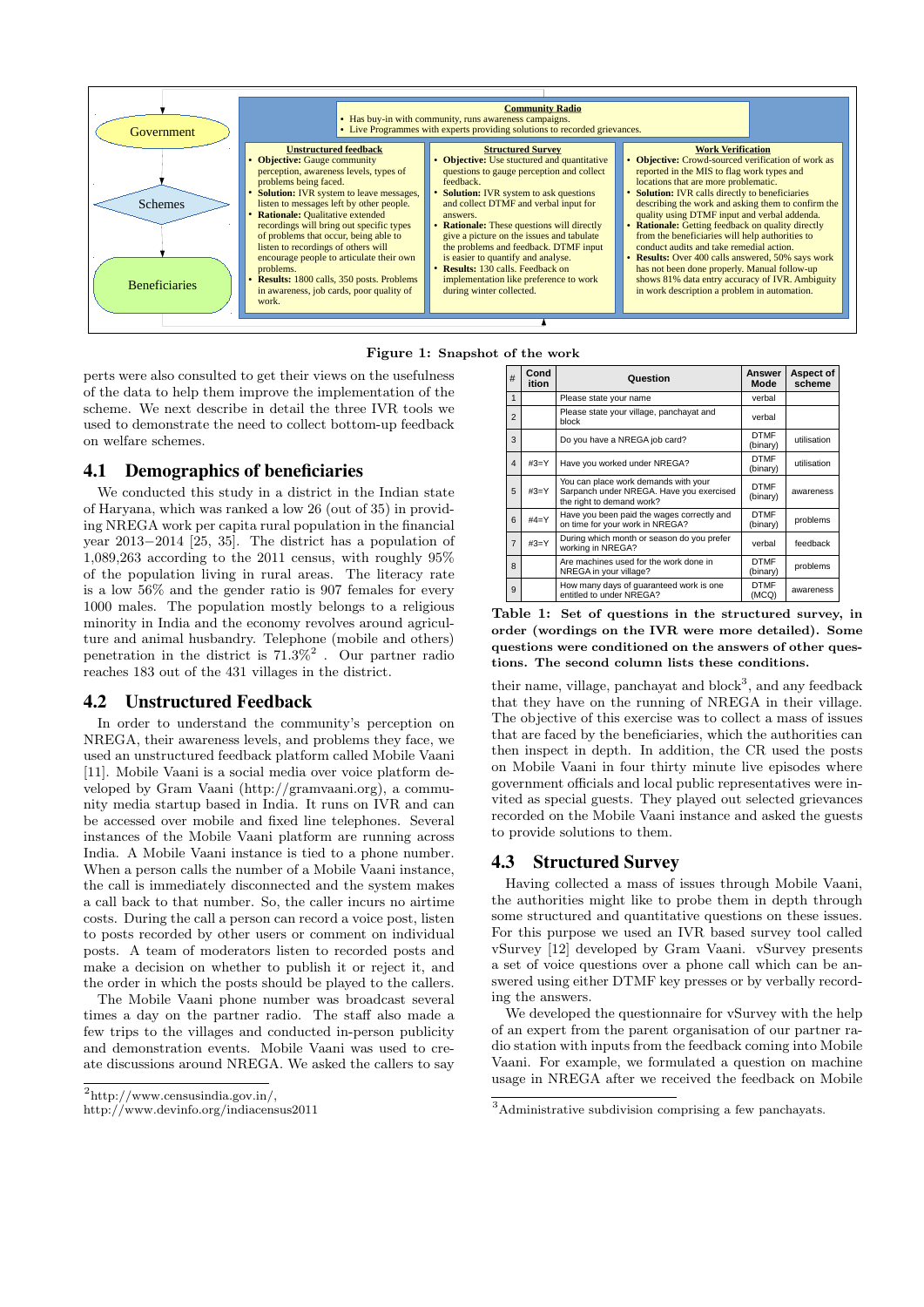

Figure 2: Flow of questions in the Panchayat Specific Work Verification (wordings on the IVR were more detailed)

Vaani that in certain villages machines were being used instead of the workers being given employment. We asked a mix of yes-no (binary) questions, which could be answered using the DTMF buttons 1 and 2, and verbal answer questions which could be answered by recording the response during the call. The complete set of questions is given in Table 1. These questions are not exhaustive but are intended to showcase the utility of the platform to collect structured feedback which can be used to probe qualitative insights or community perceptions in greater depth.

#### 4.4 Work Verification

To ensure corruption free running of a welfare programme, the authorities need mechanisms to verify officially reported data through social audits. This typically involves social auditing agencies to visit work-sites and beneficiaries to ascertain the quality and quantity of work. The process is time and human resource intensive, so the auditors are often able to visit only a subset of the work-sites. Moreover the audit mechanism is not very robust in all states in India. In Haryana the implementing agency is in charge of the audit too. In such a scenario, having a scalable, crowd-sourced verification mechanism might help the authorities to decide which work-sites and panchayats require an extensive audit.

The use of an automated IVR to verify work done in a village suits well as it requires very little information about the user other than the phone number and the panchayat that she/he belongs to. In order to verify the data published on the MIS, we designed an IVR to make calls to the beneficiaries asking questions about the works completed in their respective panchayats. A custom  $A<sup>4</sup>$  based IVR system was built for this purpose since the vSurvey tool is closed source and could not be modified for this scenario. We then obtained from the partner CR station a pre-existing caller database that was tagged by panchayat. The public NREGA MIS was then crawled to identify works which were completed in these panchayats under NREGA. By feeding the phone number, the name of the panchayat and the description of the work into the IVR system, we made automated calls to the users. We wanted to confirm if

the described work was completed satisfactorily or not. This could either be done through verbal recorded inputs or by pressing buttons on the phone (DTMF). We conducted 12 trials in two villages varying DTMF and verbal inputs, and found that people preferred DTMF to give a binary answer but several of them also wanted to provide verbal details to qualify their answer. Reasons for people preferring a DTMF input included not wanting to reveal their identity and not wanting to antagonise the local political leaders by providing a negative verbal feedback.

Considering the feedback from the field trials, our final system used a mix of DTMF and verbal inputs. It first asked the users to confirm if they belonged to the same panchayat as tagged in the database, for accuracy. If the panchayat was confirmed, the system asked the user to confirm if the work was done satisfactorily or not by pressing 1 (yes), 2 (no) or 3 (unsure about the described work) on the phone. We then asked the users to indicate whether they wanted to provide any additional details on the work by pressing 1 (yes) or 2 (no). If 1 was pressed, a prompt asked them to record this additional information. All verbal inputs were played back to the user for confirmation, and questions were repeated to the users if no response was received within a time-out. The flow of the call is described in Figure 2. We began the call with a chime and a statement on the purpose of the call and that the call was automated. All prompts were composed and recorded by the staff at the partner community radio station. The language used was Hindi but a lot of the local vocabulary was used.

We called the users between 8 am and 9 pm. Not all calls were answered on the first attempt. If a call was not answered, we called the number once more immediately to cover accidental call misses, and if the second call was not answered either then we tried again 30 minutes later for up to a maximum of five times. The average number of pairs of tries before a call was answered was 1.89.

#### 5. EXPERIENCES

We next present the results and insights we gained from trying out the three IVR variants.

## 5.1 Unstructured Feedback

We received 1873 missed calls<sup>5</sup> over a period of 6.5 months on Mobile Vaani (around 10 calls per day) from users listening to posts on the Mobile Vaani instance. Of these, there were 359 attempts to post a new message or comment on a message, 210 of which were either blank, incomplete, noisy or irrelevant (including song requests and canvassing for the forthcoming elections). In some ways this behaviour is consistent with behaviour on other content-based platforms like Youtube. Every minute 100 hours of video is uploaded on Youtube as compared to more than 1,39,000 hours of video viewed each minute [36]. We experienced peak call rates between 8 pm to 10 pm. The 1873 calls were made from 423 unique phone numbers. The peak number of calls made from a single number was 73 while the median was 2. Posts were made from 59 different panchayats. The highest number of posts from a single panchayat was 38 and the median was 2.

<sup>4</sup>An open-source VoIP server: http://www.asterisk.org/

<sup>5</sup>A euphemism for making a call and disconnecting while it is still ringing before the other party has answered.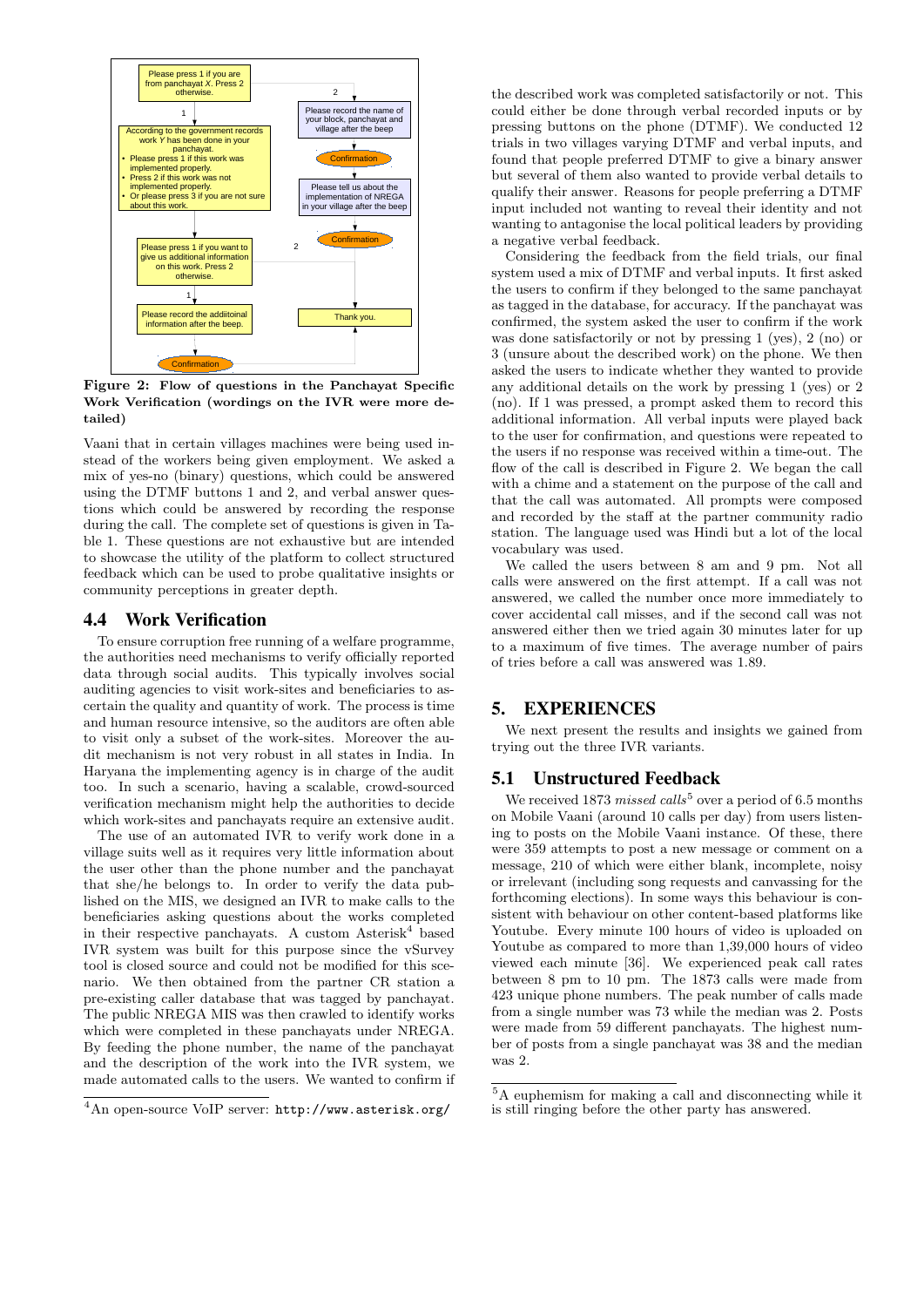| <b>Issues</b>                                                                  | Coun                    |  |
|--------------------------------------------------------------------------------|-------------------------|--|
| Users blame the sarpanch for absence of services                               |                         |  |
| Users report that there is no NREGA work in their village                      |                         |  |
| Users allege that there is corruption in NREGA in their village                | 22                      |  |
| Users report that they do not have job cards                                   | 16                      |  |
| Users want to know what is NREGA                                               | 15                      |  |
| Users want the community to provide solutions                                  | 13                      |  |
| Users report that machines are being used for NREGA work                       | 9                       |  |
| Users report incomplete NREGA works in their village                           | 6                       |  |
| Users report good performance of NREGA in their village                        | 5                       |  |
| Users allege that bribes need to be paid to get work done in their village     | $\overline{2}$          |  |
| Users mention problems with wages payment in their village                     | $\overline{2}$          |  |
| Users want to know what it the procedure for demanding work                    | $\overline{\mathbf{c}}$ |  |
| Users mention other problems (electricity, water, roads, education, PDS, etc.) | 133                     |  |

Table 2: Recurring issues of posts on Mobile Vaani with explanations and counts.

Table 2 lists the count of recurring issues that were brought up on Mobile Vaani. The statistics themselves are not important because of obvious sampling biases and low call volume which we discuss in more detail in the discussion section towards the end of the paper, but qualitatively the government officials agreed that many issues being articulated were new information that could be used in the planning and deployment of the scheme, or the comments pointed towards inadequate understanding of the scheme by the beneficiaries which needed to be addressed. Issues raised included blaming the sarpanch<sup> $6$ </sup> for following corrupt practices, no allocation of NREGA work in the village, different ways in which corruption in NREGA was happening, and no job cards being issued despite requests.

A common feature in many of the posts was to blame the local sarpanch for the poor working of NREGA and other facilities in the village. Direct allegations of corruption and favouritism in the distribution of welfare benefits were in fact raised. When we talked to a few sarpanches during our field visits they highlighted a counter point. The sarpanches said that though the government makes laws that work has to be provided within 14 days of demand and payment must be made within 14 days of work, the officials at the district level do not review and approve the work plans and hence work allocation gets delayed, and they do not release the wages on time so the payment gets delayed. The beneficiaries do not understand this and think that the sarpanch has embezzled the money.

Such examples bring out the communication gap that exists between officials and the beneficiaries. The government can make use of media such as Community Radios to reach out and explain details to the beneficiaries to get them into confidence. The Alfaz-e-Mewat therefore conducted four live radio programmes on NREGA two of which featured a local government engineer and a local sarpanch. During the programmes the jockey played out audio clippings of grievances on NREGA posted on Mobile Vaani and the guests immediately directed the audience towards clarifications and how to resolve the grievances, live during the programme. During our field visits, listeners of the radio station even corroborated that such programmes where the authorities respond to issues raised by the people, serve a role to strengthen the trust that citizens place in the government.

This experiment of Mobile Vaani tied with a community radio thus demonstrates that bringing various stake holders on to the same platform for live discussions and resolution of problems helps them respond to local issues that might be specific to that region, and also strengthens the trust between citizens and the government.



Figure 3: Answers to DTMF questions on vSurvey. These questions were used to gauge the awareness, perception and problems faced by the beneficiaries on NREGA.

## 5.2 Structured Survey

While Mobile Vaani presented an open-ended platform to collect user feedback on NREGA, the structured data collection through vSurvey can help get more detailed insights about the issues raised on Mobile Vaani. vSurvey allows questions to be answered verbally or by pressing buttons on the phone (DTMF).

After three months of Mobile Vaani being active, vSurvey was integrated into the system and could be accessed by pressing a button. 180 Mobile Vaani callers opted into vSurvey, but 50 of them left before answering any question, and 50 answered all the questions. We saw that some Mobile Vaani users had reported that they do not have job cards for NREGA. Asking this question on vSurvey showed that many people indeed did not have job cards, which goes in line with the low NREGA adoption in Haryana. Similarly, we asked the question if machines were being used for NREGA as reported by some users on Mobile Vaani. Most people on vSurvey however responded that machines were not being used, indicating that it is probably not a widespread problem in the district. Using qualitative and quantitative data collection in tandem can thus help understand implementation realities of welfare schemes. The distribution of answers to the DTMF questions are shown in Figure 3.

Given the seasonality in NREGA utilisation, we also put up a question asking what times do people prefer to work under NREGA. The distribution of answers on preferred working season is shown in Figure 4. Most people responded that they prefer to work during the winter, which agrees with the lean agriculture season when daily wage landless labourers are unemployed.

Due to the small sample size, the survey statistics cannot be claimed to be conclusive. Our goal however was to test whether IVR systems can be used to quantitatively capture feedback from the community, and this seems to be valid. When used at scale, such surveys can help government officials gauge the awareness levels of people, ascertain the magnitude of existence of a particular problem, and plan the implementation times of the schemes better. We discuss concerns around wider adoption of the system in greater detail in the discussion section towards the end of the paper.

## 5.3 Work Verification

We tried 1682 different automated work verification calls to 1295 phone numbers over a period of one month. 1105  $(66\%)$  of these calls were answered, 567 (34%) of the users answered at least the first question, and 401 users answered all the DTMF questions. Unlike the previous Mobile Vaani and vSurvey tests where users gave a missed call to our system, the work verification calls were outbound and unsolicited. Probably because of this fact that the users had

 ${}^{6}\mathrm{The}$  village headman elected through local elections.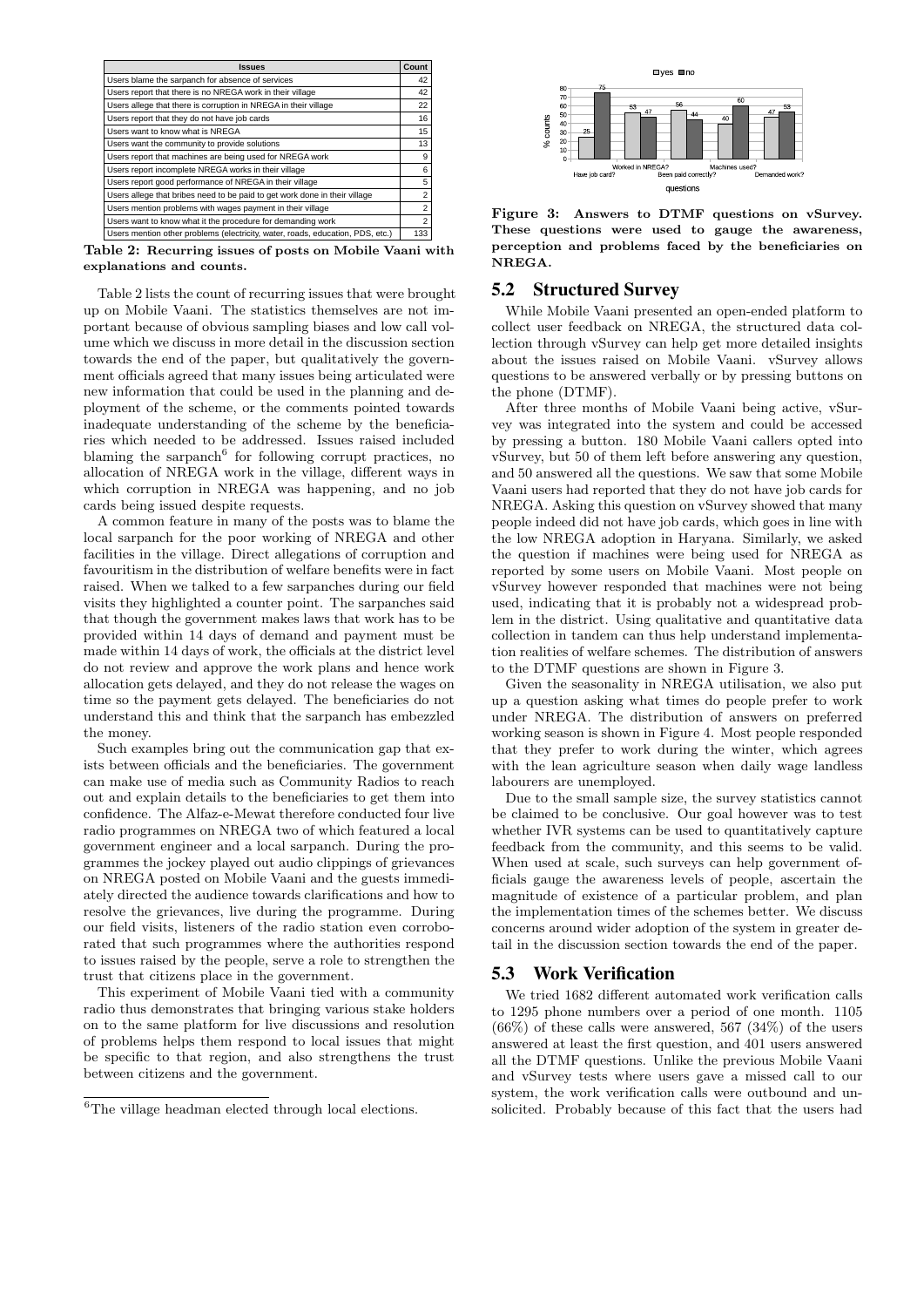

Figure 4: Preferred work season in NREGA as reported on a question in vSurvey. Most respondents preferred to work during the winter.

| <b>Work Description</b>                                                                                                                                                                                    | <b>Work</b><br><b>Descript</b><br>ion | Yes % | <b>No %</b> | <b>Not Sure</b><br>0/6 | Follow-up<br><b>Accuracy</b><br>$0/6*$ |  |
|------------------------------------------------------------------------------------------------------------------------------------------------------------------------------------------------------------|---------------------------------------|-------|-------------|------------------------|----------------------------------------|--|
| Construction of drains                                                                                                                                                                                     |                                       | 67    | $\Omega$    | 33                     | $\overline{a}$                         |  |
| Construction of sheds for cattle                                                                                                                                                                           |                                       | 53    | 35          | 12                     | 100                                    |  |
| Construction of latrines in individual<br>households                                                                                                                                                       |                                       | 50    | 42          | 8                      |                                        |  |
| Dams in agricultural lands to check flow of<br>water                                                                                                                                                       |                                       | 34    | 53          | 13                     |                                        |  |
| Dumping soil on existing roads for repair                                                                                                                                                                  | general                               | 31    | 55          | 14                     | 80                                     |  |
|                                                                                                                                                                                                            | detailed                              | 29    | 47          | 24                     | 100                                    |  |
| Constructing new roads between villages                                                                                                                                                                    | general                               | 30    | 46          | 24                     | 33                                     |  |
|                                                                                                                                                                                                            | detailed                              | 25    | 50          | 25                     | 100                                    |  |
| Centre to provide online services to the<br>villagers                                                                                                                                                      |                                       | 30    | 53          | 17                     | 100                                    |  |
| Construction of toilets in the local school                                                                                                                                                                |                                       | 28    | 48          | 24                     | $\overline{a}$                         |  |
| Digging/desilting of ponds                                                                                                                                                                                 |                                       | 27    | 62          | 11                     | 100                                    |  |
|                                                                                                                                                                                                            | general                               | 23    | 41          | 36                     | 75                                     |  |
| Planting saplings in the village                                                                                                                                                                           | detailed                              | 25    | 50          | 25                     | 77                                     |  |
| Constructing sheds for poultry                                                                                                                                                                             |                                       | 20    | 60          | 20                     | $\overline{a}$                         |  |
| Dumping soil on the school ground for<br>levelling                                                                                                                                                         |                                       | 19    | 56          | 25                     |                                        |  |
|                                                                                                                                                                                                            | general                               | 30    | 50          | 20                     | 81                                     |  |
| Total                                                                                                                                                                                                      | detailed                              | 29    | 48          | 23                     |                                        |  |
| * A smaller sample was followed-up with than in the preceding 3 columns. Follow-up could not be carried<br>out on all categories because many calls were not answered, and because of resource constraints |                                       |       |             |                        |                                        |  |

Table 3: Work wise responses to if the work was implemented properly as reported in the Work Verification Survey. The first column explains the work. The second column shows the level of detail used when asking the question. The last column shows the accuracy of IVR data entry compared to manual follow-up calls.

no prior information or training about the call and the IVR menu structure, the answer rates were low. We did try sending SMS alerts before making the calls, but it improved the rates only slightly to 70% from 65% without SMS alerts, probably because of the low literacy rate in the area. Had we enrolled users prior to the experiment, either offline through in-person interactions or via phone calls, the response rates may have been much better. We discuss this issue at length in the discussion section of the paper.

#### *Was the work properly implemented?*

The verification calls themselves were straightforward, and simply asked the users to confirm whether they knew if the work had been completed satisfactorily, or not, or were unsure. A problem we however anticipated in designing this village level work verification tool was that people may not recognise the specific work about which we would be asking a question. For example, saying "A road has been built in your panchayat from point X to point Y" will elicit more accurate results than simply saying "A road has been built in your panchayat". But, the latter format is reusable (only one piece of audio for all roads built) and therefore scales better. It is also possible that some works are indeed unique at the village level, such as building of a check dam in a village, and therefore may not require a detailed description. Table 3 shows the different work types for which we did

verification calls, and some work types for which we tried variations of giving general and detailed descriptions for the works. There are two observations we make from the table.

First, when the data is considered in aggregate across all the panchayats, we find that for all the work types, the majority of respondents were able to give a clear yes or no response. In most cases, less than 25% of the respondents chose the "unsure" option, and there were a significant number of dispute cases where people did not agree with the published data. Again, due to the small sample size, we do not intend to draw conclusions about the usefulness of the NREGA works that were done. Our intention is to see if such a work verification tool if used at scale can help spot corruption or malpractices. We indeed show later that some panchayats singularly have a higher dispute score, and the tool could be used to identify candidate panchayats that should be investigated more closely.

Second, for a few work types (new roads, road repairing, and plantation) which are likely to have multiple instances in the same village, we ran separate experiments giving a general and a detailed description respectively for these works. The yes and no answers seem to shift as expected.The encouraging result however was that when we manually followed-up with 10 of these respondents over a phone call to ascertain the correctness of their answers, we found the accuracy with giving a detailed description to be close to 100%.

While adding more details in the work description might ensure more accuracy, in the case of an IVR this translates to recording individual prompts for each work instead of the general and reusable template for work type. This compromises on scalability. A way forward may be the use of text to speech (TTS) modules that can generate audio on the fly from the textual description of the works available on the MIS. We discuss this in more detail in Section 6.

#### *Data entry accuracy*

There are two types of errors that can happen in work verification. The first type as discussed above is if the caller misidentifies the work and gives a wrong answer, maybe because the work description is vague or incomplete. The manual follow-up calls revealed a high accuracy on this front, if the work could be described in sufficient detail. The second type of error that can occur is in data entry, if the user presses a wrong button or just gives a random answer thus corrupting the data. To evaluate this, we again manually made follow up calls to 31 people and compared their answers with the answers they had given on the IVR. 26 (81%) (95% C.I. 23 - 30) of these users confirmed their answers, while 5 (95% C.I. 2 - 9) disagreed. Of these 5 users, the reasons for disagreement were expressed as an incorrect interpretation of the question, or trying out the system for curiosity, or busy doing something else when the call arrived, or unable to answer the question in a simple yes or no format because the described work was partly done.

To evaluate the usability of the IVR, we also separately followed up with 10 people to understand if the flow and the language of the IVR was comprehensible. 6 participants responded that they could fully understand and follow what was being asked of them and could narrate the steps and questions and confirm the answers to us. 2 people said that someone else in the household must have answered the IVR call since they do not recall any such calls. 1 person said that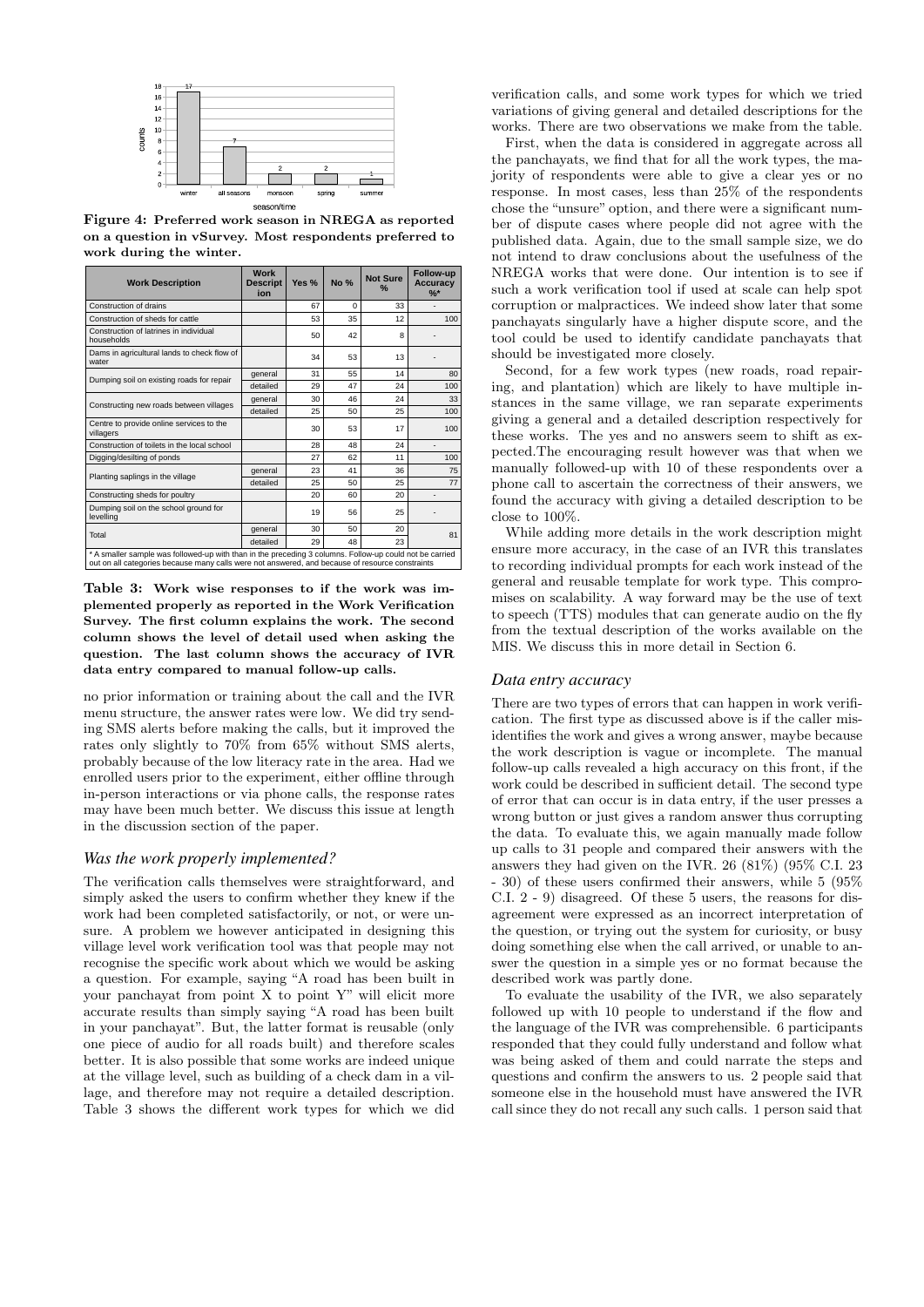

Figure 5: Red flag ratio for different panchayats with at least 10 responses recorded (threshold).

he was busy in his shop and therefore could not concentrate on the call. Only 1 person said that he could not follow what was being said, and added that he is illiterate and is not adept at handling a phone.

Overall therefore, we feel that village level work verification can be done with reasonable accuracy, as long as detailed work descriptions can be provided to avoid ambiguity.

#### *Red-flagging panchayats*

While we may not get 100% accurate results for work verification through automated calls, this exercise can be used to red-flag panchayats from which considerable negative feedback is obtained. As a test, we define a ratio for each panchayat called the red-flag ratio which is the ratio of the number of 'No' responses from a panchayat for the work implementation question to the total number of responses for that question from that panchayat. The ratio for a panchayat is considered only if a minimum threshold number of responses have been received from the panchayat. The red-flag ratio with a threshold of 10 from our exercise is shown in Figure 5 for demonstration. We tallied this data with that from Mobile Vaani and found that the panchayat from which the second most proportion of negative posts were recorded on Mobile Vaani is indeed the panchyat with the highest redflag ratio. This shows promise in using the work verification tool to identify panchayats that should be investigated in more detail.

#### *Verbal answers*

We also gave an option to users to record a detailed feedback about the described work to qualify their DTMF yes/no answers for work verification. Among 221 users who opted for this, 139 valid recordings were obtained. Most recordings however were not related to the specific work in question, but were general feedback messages about the scheme, similar to those received on Mobile Vaani. Some valid qualifier recordings were clarifications such as roads which were built but got washed away in the rains, reports that the work was completed but contractors from outside the village were involved in the work, and also that a particular work on household latrines was a good example of convergence between NREGA and NBA (Nirmal Bharat Abhiyan). Allowing qualifier answers can therefore provide greater clarification and insights about problems in implementation.

## 6. DISCUSSION

We next discuss several perspectives related to using such tools at a larger scale.

#### *DTMF and verbal input*

Mobile Vaani had an entirely verbal interface to provide feedback while vSurvey and the work verification tool allowed a mix of DTMF and verbal inputs. Both the methods of input had mixed success. While many of the verbal recordings were blank, the DTMF input suffered from inaccuracies and being limited in capturing the entire spectrum of information. At the same time, DTMF inputs are easier to summarise and analyse while verbal input requires extensive hours of audio transcription, tagging and analysis. DTMF based input is also shorter in terms of call duration, and so is cheaper in airtime. Choosing one over the other, or a combination, should be based on the context and objectives for using such tools. Despite these overheads though, [7] indicates that IVR based verbal input can be lower costing than a call centre conversation, pointing towards a likely scaling route through IVR instead of a helpline operated by a human operator.

We also want to add that the IVR design and menu structures chosen by us may not be excellent designs, and there would be scope for improvement by framing the questions better to help users understand them clearly, or possibly even using speech recognition in some places. Experimenting with different IVR setups to find a good design is part of future work, and will depend on the context in which the system is to be implemented.

#### *Wider participation*

The participation rates on our system were arguably low. We want to clarify that this was not due to the medium of IVR, but is more likely an artefact of externalities such as the level of publicity done by the CR, or the short term nature of the NREGA campaign at the CR, or the poor perception of people to respond to systems set up around government schemes. The Mobile Vaani system deployed for other use-cases with similar rural community radio stations has seen a sustained usage over several weeks of  $2000+$  calls per day. The main deployment of Mobile Vaani in the states of Jharkhand and Bihar, running independent of any community radio station in the region and is publicised through bottom-up offline mechanisms, now reaches out to 800,000 users and gets more than 10,000 calls per day [11]. Other similar IVR systems such as Awaaz De report 400,000 users as of December 2014 [5], and CGNet Swara which is used for grievance reporting around government schemes has close to 50,000 users and receives around 400 calls per day [22, 10].

We therefore believe that user participation for the IVR tools we developed and tested, can be much wider if appropriate publicity and branding is done, and evidence is presented to the users of the benefits they can gain from participation.

#### *Completeness of the MIS data*

We have observed that the work description given on the MIS does not always have correct details. For example, there are several stages in building a road but these stages are often shown as separate works with the same description in the MIS. So an external observer might get the impression that the same work is being repeated over and over in certain villages, or, during the verification process a caller might wrongly answer that the described work has already been done. The work description is also often in unstructured format, in a mix of Hindi, English and other languages and with several variations in spelling. This will make standardisation harder, especially if TTS is used at scale, for example to read out detailed work description to the caller.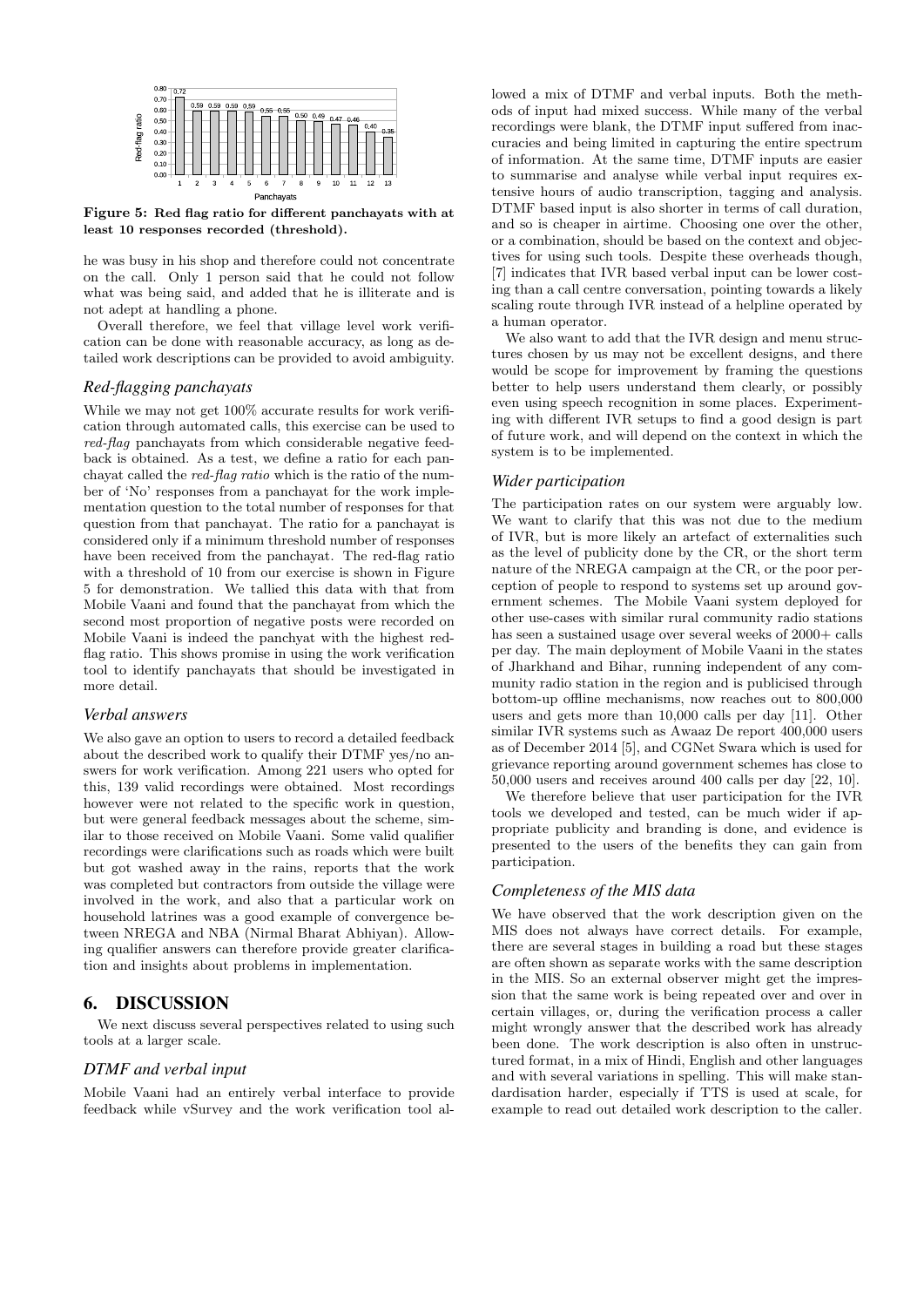Alternately, work verification could be done at the wageseeker level by obtaining a listing of recent works under the worker's job card, and contacting the worker to get feedback about these works. Although there is a chance of collusion and mis-reporting in this case, the greater challenge is that job card numbers are not always mapped to mobile numbers of the workers to be able to contact them. The Telangana government has only recently started maintaining phone numbers alongside the job cards, but so far to the best of our knowledge nobody has checked the validity of the data. It is well known that most people have pre-paid numbers which they change frequently to opt for the best deals offered by telecom companies, so many phone numbers could be out of date. It is also possible that multiple job cards could be mapped against the same phone number, in cases where a social worker or volunteer registers their phone number on behalf of several beneficiaries, and this could complicate the verification process. This is however worth deeper investigation, if despite these challenges even a few people can directly query their job cards, it will add strong checks and balances to the government scheme implementation.

The quality of the data on the MIS therefore will play a significant role in the effectiveness of verification systems and appropriate ways to deploy these systems.

It should also be noted that the MIS data cannot help catch all occurrences of corruption. During our field trips we came across a village where the MIS showed that plantation work had been undertaken. But when we interviewed the workers who were paid for this work, we learnt that these people did not know that they had job cards in their names. Clearly someone had drawn wages in their name with no work done on the ground. Such incidences of forged identity can be caught with the uptake of biometric systems and de-duplication against other identity systems such as the Aadhar system built under the UIDAI programme (http://uidai.gov.in).

#### *Auditor's perspective*

The states of Telangana and Andhra Pradesh have a robust audit mechanism. We talked to an auditor from the state authorised audit society there, and he explained that their auditing activities were often triggered by requests and complaints from the beneficiaries themselves. He therefore agreed that the use of phone calls to verify work could be another viable way to trigger social audits since it leverages the knowledge already available with the people. He also suggested that verification at the wage-seeker level could be more accurate than at the village-level since the workers would have first-hand knowledge about the work quality. This feedback agrees with our conviction that despite the challenges described in previous sections, verification by the beneficiaries of data published on the MIS could be a reasonable way to detect corruption and malpractices.

#### *Integration with the government MIS*

So far we have described how we deployed and evaluated various IVR tools in partnership with a community radio station to be able to reach out to their listener-base. Such a deployment via a media partner is hard to scale though, because for one not enough media partners exist that reach the target demography which is poorly literate and low income. India has just over a hundred functional community

radio stations which even cumulatively reach to just a few single digit percentage points of the overall Indian rural population. Second, procuring funds to run such IVR systems in the civil society space outside of the government, and to train and coordinate dozens of media partners, are also formidable challenges.

We feel that a formal integration of IVR systems to serve as a citizen portal for the MIS would be a more practical way forward. Personal communication between the lead author of this paper and the Ministry of Rural Development (Government of India) has created interest in the government department to make the MIS accessible to the target beneficiaries through IVR systems. Conceptually, beneficiaries could go through a one-time registration process via a call centre to link their job card number with a contact mobile number (their own number, or that of a friend), and then continue to use this to know when wages are disbursed to them, what works have they undertaken, number of wage days remaining, participate in surveys, register a grievance, track the grievance status, etc. Such a formal linkage will create sufficient incentive for the beneficiaries to stay updated on their NREGA status, and would also provide a nationwide scaling route to making the MIS accessible to the target beneficiaries. Once the MIS data begins to be put to such use, it could also force the government functionaries to ensure more quality data entry so that the data is well structured and machine readable. The IVR tools as developed and deployed in the writing of this paper may not be exactly replicated in such a setup, but they serve an important role to demonstrate how citizen engagement can be improved, and technical nuances that arise in such systems.

# 7. CONCLUSION

We presented a proof-of-concept of using IVR based tools to build citizen engagement around welfare schemes. These tools can help authorities get insights about gaps in awareness of beneficiaries on details of the scheme, collect suggestions on modifications for the scheme, and understand implementation problems. The tools can also be used to verify the implementation and quality of the schemes by cross checking official data directly with the beneficiaries. While these concepts were developed and evaluated in the context of NREGA, they can be easily extended to collect feedback and verify details about other welfare schemes such as the national scheme on health insurance (RSBY) and the public distribution system (PDS) as well. We see a strong case to advocate the integration of such systems as part of the government schemes themselves, to enable the beneficiaries to directly access their own records and provide feedback.

## 8. ACKNOWLEDGEMENTS

We would like to thank Arti, Pooja, Fakat, Varsha, Shakir and Sohrab from Alfaz-e-Mewat and Zahir and Kapil from Gram Vaani for their help; and all the reviewers who helped revise and restructure the paper.

#### 9. REFERENCES

- [1] Grameen Gyan Abhiyan. http://www.mission2007.in/, 2007. Accessed: 14/1/2015.
- [2] H. Agarwal. National Rural Employment Guarantee Act A review. http://goo.gl/32s8n9, 2010. Accessed: 20/7/2013.